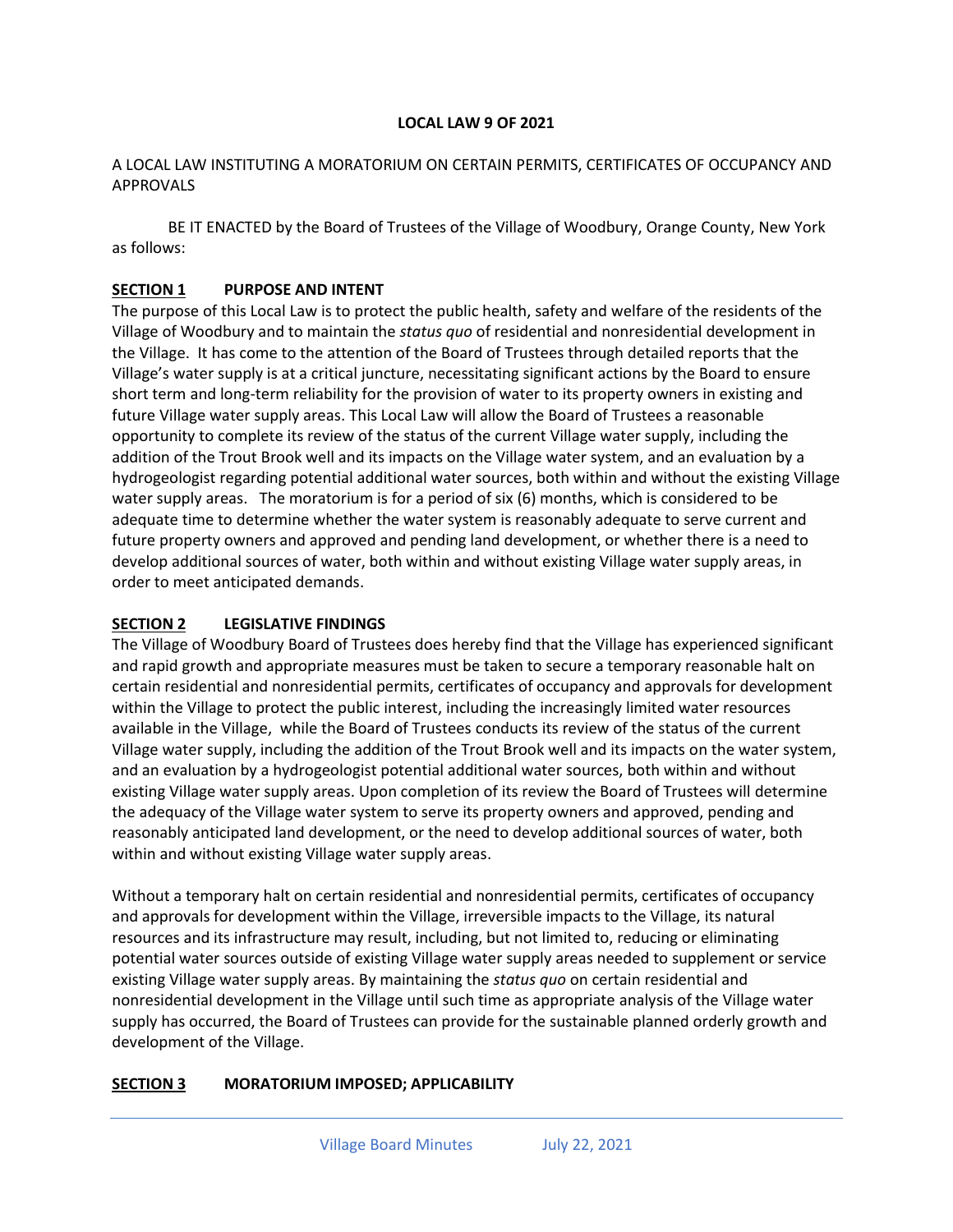Other than as excepted below, for six (6) months following the effective date of this Local Law no building or other permits, or certificates of occupancy may be issued or granted for any residential or nonresidential structure, building or development within the Village, other than for previously approved structures, site plans, subdivisions and special use permits, and except those of an emergency nature when there is a clear imminent danger to the life or safety of the public as determined by the Village Engineer. Also, during this moratorium no decisions, interpretations, or determinations, with or without conditions, may be issued for any residential or nonresidential structure, building or development within the Village. Any applications for approvals or permits not otherwise exempted from this moratorium shall be allowed to proceed through the necessary processes at the option of and risk of the applicants and shall not be granted or issued until this moratorium is lifted. All deadlines for any such decisions, interpretations, or determinations in the Village Code or State law are hereby tolled for the duration of the moratorium, *i.e*., the full time periods relevant to making any such decisions, interpretations or determination shall commence to run at the last date that this moratorium is in effect.

Excepted from this moratorium shall be:

- 1) The issuance of building permits for usual and customary repairs of existing structures.
- 2) The issuance of building permits for the construction of structures accessory to residential dwellings on residential properties.
- 3) The issuance of certificates of occupancy for previously approved residential structures, or residential accessory structures, including any Architectural Review Board approvals.
- 4) The issuance of building permits and certificates of occupancy for previously approved structures, site plans, subdivisions and special use permits.
- 5) All projects that have completed the State Environmental Quality Review Act ("SEQRA") process by receiving either a Negative Declaration or a Findings Statement from the Village of Woodbury Planning Board, and have such determination in effect on the date that this Local Law becomes effective. SEQRA Type II actions are exempted only if any required or discretionary public hearing has been concluded.
- 6) Applications for Planning Board and/or Architectural Review Board approval for signs in accordance with Village Code § 310-30 and permits in connection therewith.
- 7) Applications for Architectural Review Board approval for previously approved structures, including residential dwellings.
- 8) Applications for area variances from the Zoning Board.
- 9) Approval of Planning Board, Architectural Review Board or Zoning Board applications when the respective Board has authorized the drafting of a decision or resolution prior to the effective date of this Local Law.
- 10) Village of Woodbury and Town of Woodbury projects.

This Local Law shall be binding on the Mayor, Board of Trustees, Planning Board, Architectural Review Board, Zoning Board of Appeals, all Village officials and employees, including, but not limited to, the Building Inspector, and all real property owners and other applicants desiring land use approvals.

During the period of the moratorium, the Board of Trustees shall endeavor to complete all reasonable and necessary review of the adequacy of the Village water system.

### **SECTION 4 TERM**